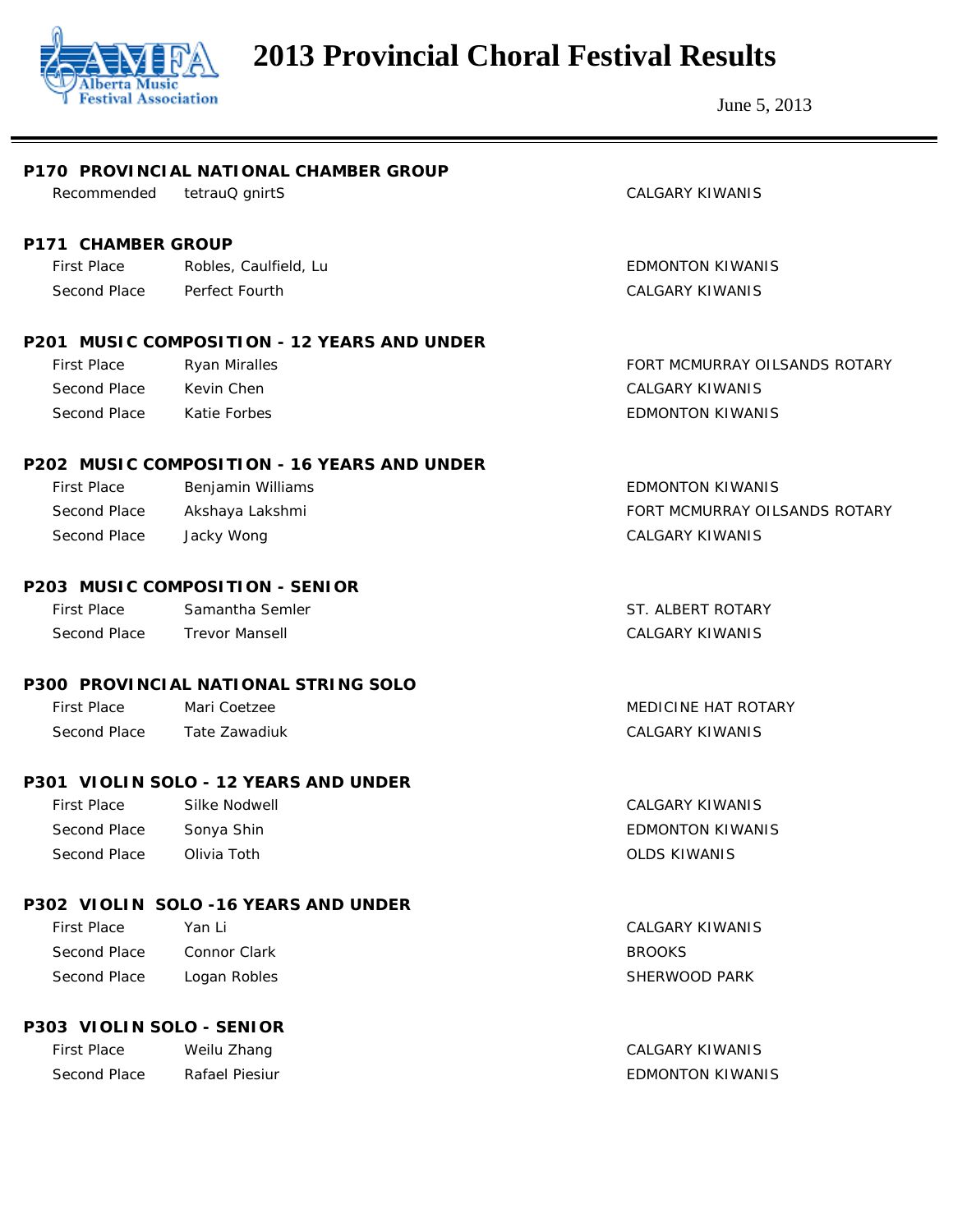

|                          | P304 VIOLA SOLO - 16 YEARS AND UNDER                  |                            |
|--------------------------|-------------------------------------------------------|----------------------------|
| <b>First Place</b>       | Odelle Ma                                             | <b>CALGARY KIWANIS</b>     |
| Second Place             | <b>Catherine Benoit</b>                               | <b>VERMILION</b>           |
| P305 VIOLA SOLO - SENIOR |                                                       |                            |
| <b>First Place</b>       | Seth McMillan                                         | <b>LACOMBE</b>             |
|                          | P311 CELLO OR DOUBLE BASS SOLO - 12 YEARS AND UNDER   |                            |
| <b>First Place</b>       | Luka Coetzee                                          | <b>MEDICINE HAT ROTARY</b> |
| Second Place             | Joan Herget                                           | <b>CALGARY KIWANIS</b>     |
|                          | P312 CELLO OR DOUBLE BASS SOLO - 16 YEARS AND UNDER   |                            |
| <b>First Place</b>       | Joshua Lee                                            | <b>CALGARY KIWANIS</b>     |
| Second Place             | Adam Caufield                                         | <b>EDMONTON KIWANIS</b>    |
|                          | P313 CELLO OR DOUBLE BASS SOLO - SENIOR               |                            |
| <b>First Place</b>       | Mendelle Robles                                       | SHERWOOD PARK              |
| Second Place             | Joshua Ching                                          | <b>EDMONTON KIWANIS</b>    |
|                          | P381 CLASSICAL GUITAR SOLO - 12 YEARS AND UNDER       |                            |
| <b>First Place</b>       | Ihn-Ah Jung                                           | <b>CALGARY KIWANIS</b>     |
| Second Place             | Evelyn Forbes                                         | <b>EDMONTON KIWANIS</b>    |
|                          | P382 CLASSICAL GUITAR SOLO - 16 YEARS AND UNDER       |                            |
| <b>First Place</b>       | Benjamin Williams                                     | <b>EDMONTON KIWANIS</b>    |
| Second Place             | <b>Ouinn Goddard</b>                                  | <b>CALGARY KIWANIS</b>     |
| Second Place             | Daiwei (David) Zhang                                  | LETHBRIDGE KIWANIS         |
|                          | P383 CLASSICAL GUITAR SOLO - SENIOR                   |                            |
| <b>First Place</b>       | David Guillemaud                                      | CALGARY KIWANIS            |
| Second Place             | Sebastian Robles                                      | SHERWOOD PARK              |
|                          | <b>P390 PROVINCIAL NATIONAL CLASSICAL GUITAR SOLO</b> |                            |
| Recommended              | Xavier Davidson                                       | <b>CALGARY KIWANIS</b>     |
|                          | <b>P400 PROVINCIAL NATIONAL WOODWIND SOLO</b>         |                            |
| <b>First Place</b>       | Emily Phernambucq                                     | <b>CALGARY KIWANIS</b>     |
| Second Place             | Brendan Catalano                                      | MEDICINE HAT ROTARY        |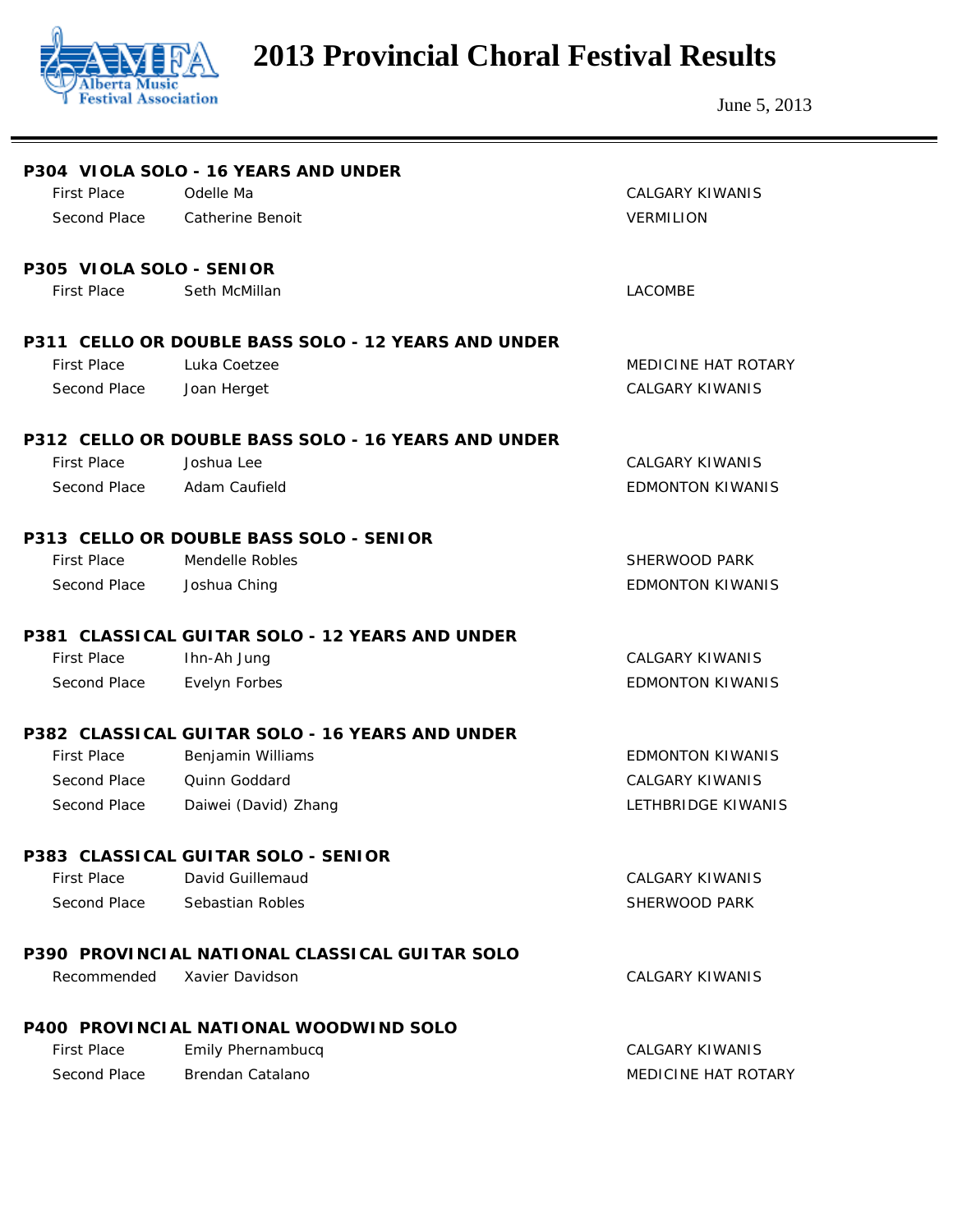

|                          | P401 WOODWIND SOLO - 16 YEARS AND UNDER |                               |
|--------------------------|-----------------------------------------|-------------------------------|
| <b>First Place</b>       | <b>Trevor Mansell</b>                   | <b>CALGARY KIWANIS</b>        |
| Second Place             | Sophia Schoen                           | <b>EDMONTON KIWANIS</b>       |
|                          | P402 WOODWIND SOLO - SENIOR             |                               |
| <b>First Place</b>       | Jacob Ridgway                           | <b>EDMONTON KIWANIS</b>       |
| Second Place             | Jace Eagle Bear                         | <b>CALGARY KIWANIS</b>        |
|                          | P501 BRASS SOLO - 16 YEARS AND UNDER    |                               |
| <b>First Place</b>       | <b>Estelle Frank</b>                    | <b>EDMONTON KIWANIS</b>       |
| Second Place             | Alexis Leadbeater                       | LETHBRIDGE KIWANIS            |
| P502 BRASS SOLO - SENIOR |                                         |                               |
| <b>First Place</b>       | Sam McNally                             | <b>CALGARY KIWANIS</b>        |
|                          | P700 PROVINCIAL NATIONAL PIANO SOLO     |                               |
| Recommended              | John Chan                               | <b>CALGARY KIWANIS</b>        |
|                          | P701 PIANO SOLO - 12 YEARS AND UNDER    |                               |
| <b>First Place</b>       | Jessica Qianhui Ma                      | <b>EDMONTON KIWANIS</b>       |
| Second Place             | Anna Ciprick                            | <b>CALGARY KIWANIS</b>        |
| Second Place             | Alyssa Fu                               | MEDICINE HAT ROTARY           |
|                          | P702 PIANO SOLO -16 YEARS AND UNDER     |                               |
| <b>First Place</b>       | Yunzhi Han                              | <b>CALGARY KIWANIS</b>        |
| Second Place             | Jasmine Wang                            | <b>EDMONTON KIWANIS</b>       |
| P703 PIANO SOLO - SENIOR |                                         |                               |
| First Place Candace Chu  |                                         | <b>EDMONTON KIWANIS</b>       |
| Second Place             | Jeremy Ho                               | <b>CALGARY KIWANIS</b>        |
| Second Place             | Peter Krejcar                           | <b>EDMONTON KIWANIS</b>       |
| Second Place             | Matthew Peavoy                          | <b>RED DEER</b>               |
|                          | P704 PIANO SOLO - GRADES 5 & 6          |                               |
| <b>First Place</b>       | Selina He                               | FORT MCMURRAY OILSANDS ROTARY |
| Second Place             | Susanne Sevcik                          | <b>DRUMHELLER</b>             |
| Second Place             | Keke Zhang                              | <b>CALGARY KIWANIS</b>        |
|                          | P705 PIANO SOLO - GRADES 7 & 8          |                               |
| <b>First Place</b>       | Samantha Dolter                         | <b>MEDICINE HAT ROTARY</b>    |
| Second Place             | Jacob Eisenstat                         | <b>EDMONTON KIWANIS</b>       |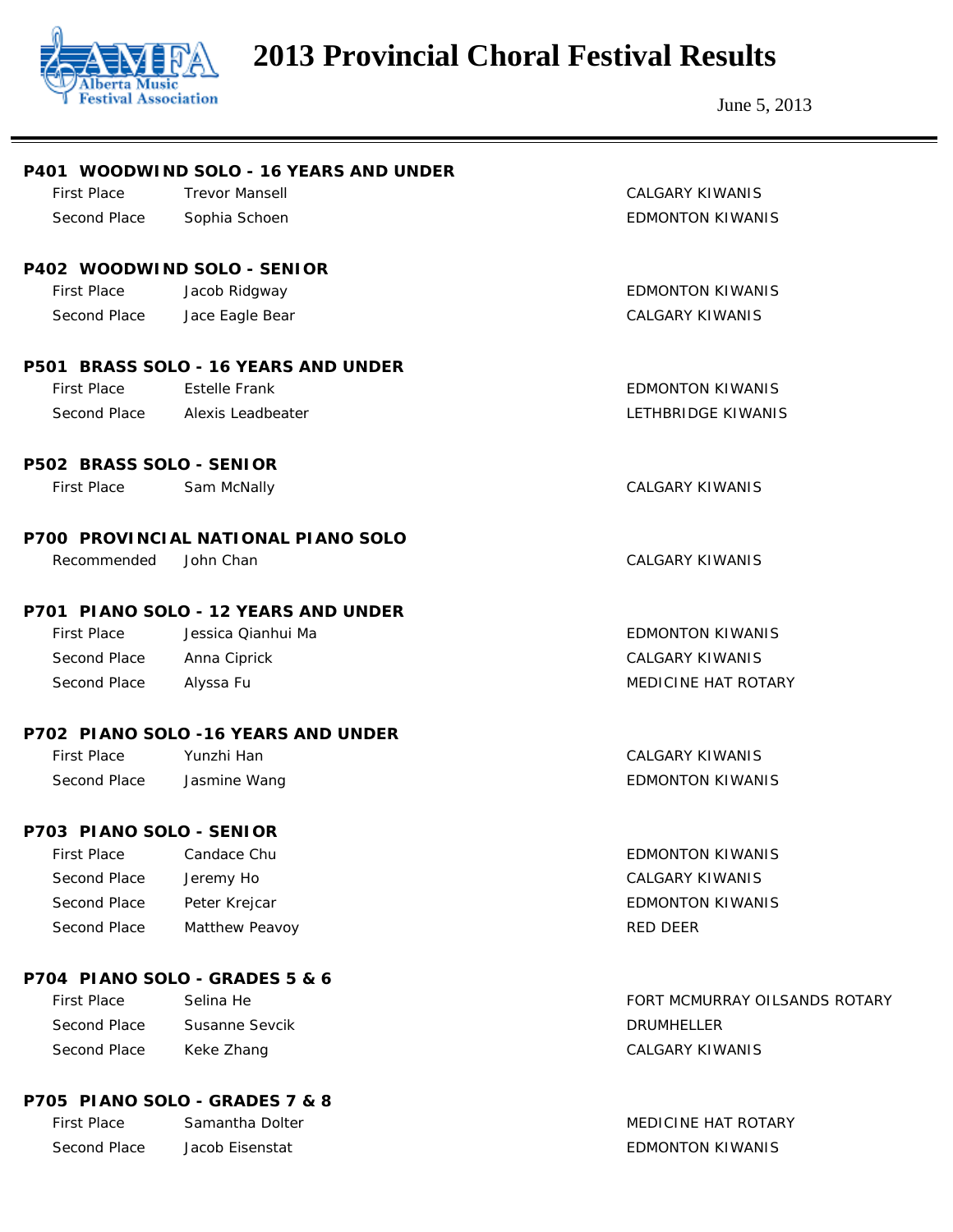

|                           | P706 PIANO SOLO - GRADES 9 & 10                            |                            |
|---------------------------|------------------------------------------------------------|----------------------------|
| <b>First Place</b>        | Michelle Yuan                                              | <b>CALGARY KIWANIS</b>     |
| Second Place              | Audrey Axten                                               | <b>CAMROSE</b>             |
| Second Place              | <b>Faith Holwerda</b>                                      | SHERWOOD PARK              |
| Second Place              | Thomas Kube                                                | ST. ALBERT ROTARY          |
|                           | P707 PIANO SOLO - CONCERTO (1 Movement)                    |                            |
| <b>First Place</b>        | Yunzhi Han                                                 | <b>CALGARY KIWANIS</b>     |
| Second Place              | Louisa Lu                                                  | <b>EDMONTON KIWANIS</b>    |
| Second Place              | Angela Nguyen                                              | <b>CALGARY KIWANIS</b>     |
|                           | P708 PIANO SOLO - CONCERTO (2 Movements)                   |                            |
| <b>First Place</b>        | Shawn Fu                                                   | <b>CALGARY KIWANIS</b>     |
| Second Place              | <b>Graham Schaufele</b>                                    | <b>MEDICINE HAT ROTARY</b> |
|                           | P709 PIANO SOLO - CONCERTO (Complete)                      |                            |
| <b>First Place</b>        | Anastasia Kulikova                                         | <b>CALGARY KIWANIS</b>     |
| Second Place              | Danbee Ko                                                  | LETHBRIDGE KIWANIS         |
|                           | P801 SPEECH SOLO - 12 YEARS AND UNDER                      |                            |
| <b>First Place</b>        | <b>Thomas Schussler</b>                                    | <b>MEDICINE HAT ROTARY</b> |
| Second Place              | <b>Emily Laidlaw</b>                                       | LETHBRIDGE KIWANIS         |
|                           | P802 SPEECH SOLO - 16 YEARS AND UNDER                      |                            |
| <b>First Place</b>        | Danielle Fung                                              | <b>CALGARY KIWANIS</b>     |
| Second Place              | Patrick Benoit                                             | <b>VERMILION</b>           |
| Second Place              | David Erasmus                                              | <b>PROVOST</b>             |
| P803 SPEECH SOLO - SENIOR |                                                            |                            |
| <b>First Place</b>        | Wyatt Nelson                                               | LETHBRIDGE KIWANIS         |
| Second Place              | Leanne Hoffman                                             | <b>MEDICINE HAT ROTARY</b> |
|                           | P851 CHORAL SPEECH ELEMENTARY SCHOOL - GRADES 1 - 3        |                            |
| <b>First Place</b>        | Griffin Park School Grade 3T0                              | <b>BROOKS</b>              |
| Second Place              | Elmer Elson Choral Speech                                  | <b>WHITECOURT ROTARY</b>   |
|                           | <b>P852 CHORAL SPEECH ELEMENTARY SCHOOL - GRADES 4 - 6</b> |                            |
| <b>First Place</b>        | Greenfield Elementary School                               | <b>EDMONTON KIWANIS</b>    |
| Second Place              | Tilley School Grade 3/4                                    | <b>BROOKS</b>              |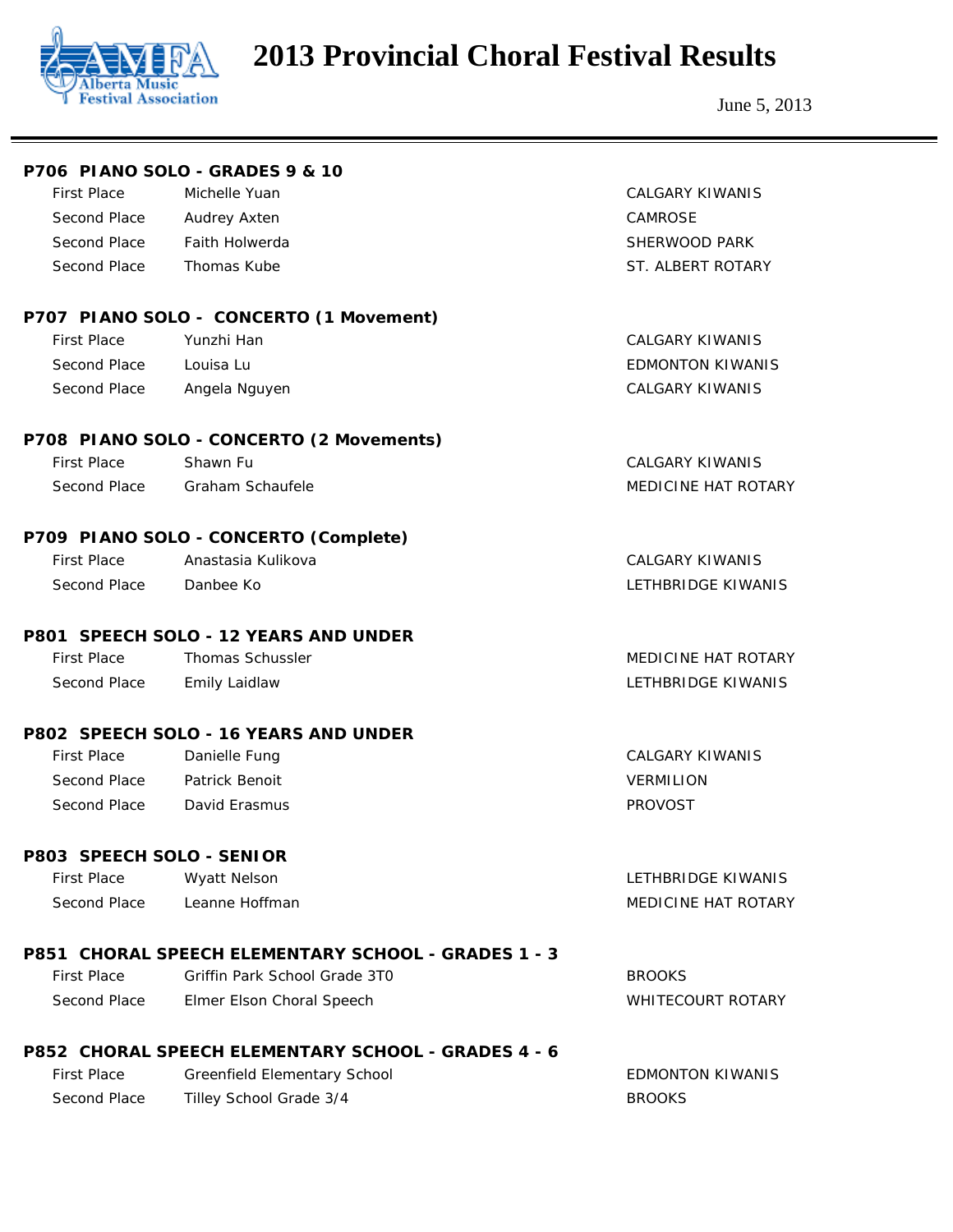

| Recommended                             | P900 PN CHORAL - 19 & OVER (Hon. B. A. Hagerman)<br>Camrose Camerata                   | <b>CAMROSE</b>                     |  |  |
|-----------------------------------------|----------------------------------------------------------------------------------------|------------------------------------|--|--|
| Recommended                             | P902 PN CHORAL - 19 YEARS & UNDER (George S. Mathieson)<br>Cantilon Chamber Choir      | <b>EDMONTON KIWANIS</b>            |  |  |
| Recommended                             | P903 PN CHORAL - SCHOOL 19 & UNDER (Paul J. Bourret)<br>William Aberhart Concert Choir | <b>CALGARY KIWANIS</b>             |  |  |
| Recommended                             | P904 PN CHORAL - ENSEMBLE (Richard W. Cooke)<br>Cantrice                               | <b>CARDSTON ROTARY</b>             |  |  |
| Recommended                             | P905 PROVINCIAL NATIONAL CHORAL - 16 AND UNDER<br>Cantilon Junior Chamber Choir        | <b>EDMONTON KIWANIS</b>            |  |  |
| Recommended                             | P908 PROVINCIAL NATIONAL CHORAL - SCHOOL - 12 AND<br>Cardston School Sr. Choir         | <b>CARDSTON ROTARY</b>             |  |  |
| <b>P912 CHORAL - 14 YEARS AND UNDER</b> |                                                                                        |                                    |  |  |
| <b>First Place</b><br>Second Place      | Cantilon Children's Choir<br>Nottingham Girls' Choir                                   | ST. ALBERT ROTARY<br>SHERWOOD PARK |  |  |
|                                         |                                                                                        |                                    |  |  |
| P915 CHORAL - ENSEMBLE                  |                                                                                        |                                    |  |  |
| <b>First Place</b>                      | <b>Gracenotes Ensemble</b>                                                             | <b>STETTLER</b>                    |  |  |
| Second Place                            | Keynotes                                                                               | <b>OLDS KIWANIS</b>                |  |  |
| P916 CHORAL - SENIOR                    |                                                                                        |                                    |  |  |
| <b>First Place</b>                      | Soli Deo Gloria Choir                                                                  | <b>LACOMBE</b>                     |  |  |
|                                         | <b>P920 PROVINCIAL NATIONAL VOCAL SOLO</b>                                             |                                    |  |  |
| Recommended                             | Mairi Irene McCormack                                                                  | ST. ALBERT ROTARY                  |  |  |
|                                         | P921 VOCAL SOLO - BOYS - 12 YEARS AND UNDER                                            |                                    |  |  |
| <b>First Place</b>                      | Ciaran Plant                                                                           | <b>CALGARY KIWANIS</b>             |  |  |
| Second Place                            | Joseph Brigley                                                                         | <b>STETTLER</b>                    |  |  |
| Second Place                            | Tomas Lukacs                                                                           | <b>OLDS KIWANIS</b>                |  |  |
|                                         | P922 VOCAL SOLO - GIRLS - 12 YEARS AND UNDER                                           |                                    |  |  |
| <b>First Place</b>                      | Katelynn David                                                                         | RED DEER                           |  |  |
| Second Place                            | Anna Low                                                                               | <b>AIRDRIE ROTARY</b>              |  |  |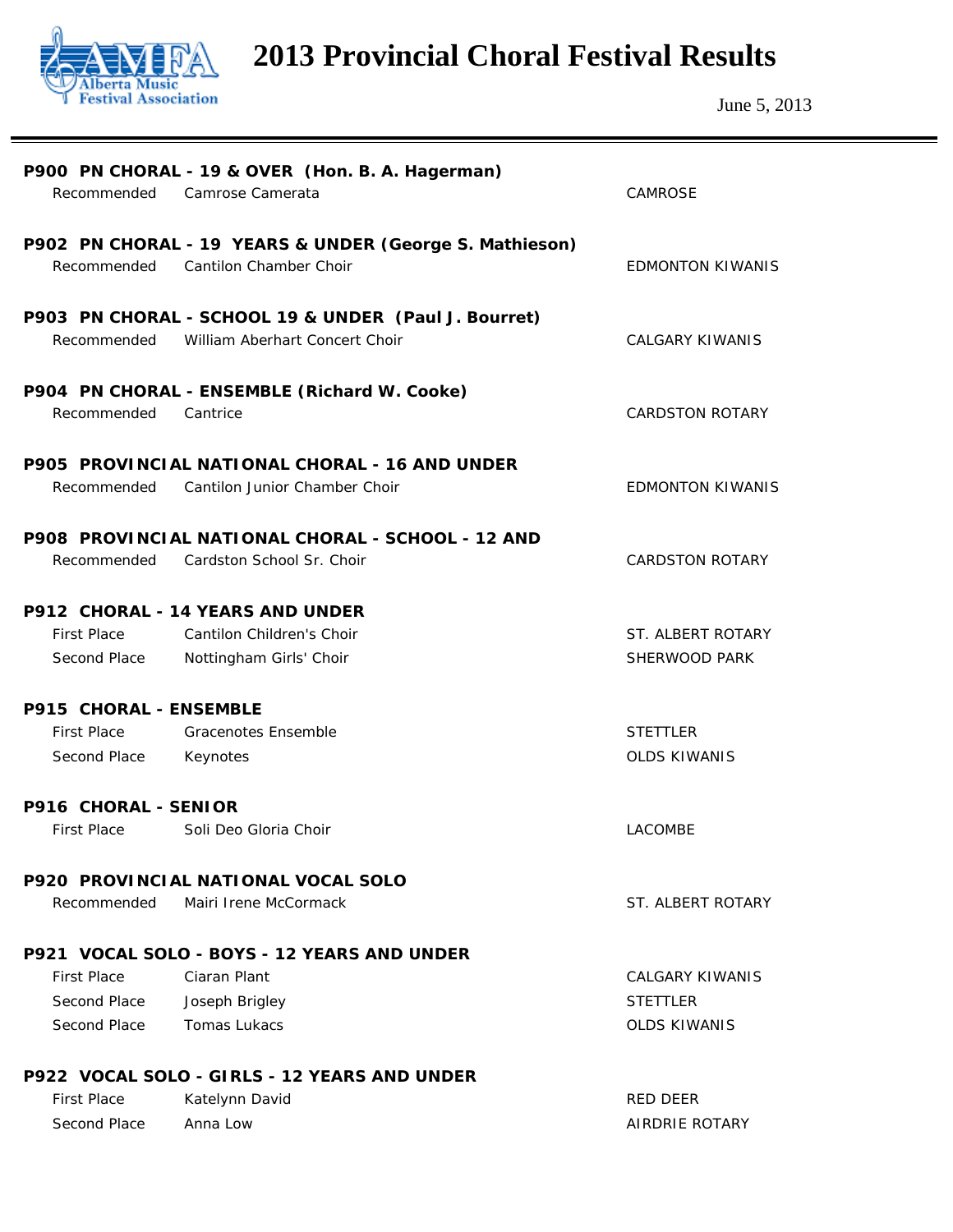

|                          | P923 VOCAL SOLO - BOYS - 16 YEARS AND UNDER         |                               |
|--------------------------|-----------------------------------------------------|-------------------------------|
| <b>First Place</b>       | Adam Link                                           | <b>LEDUC</b>                  |
| Second Place             | Colden Palo                                         | CAMROSE                       |
|                          | P924 VOCAL SOLO - GIRLS - 16 YEARS AND UNDER        |                               |
| <b>First Place</b>       | Andrea Wyllie                                       | FORT MCMURRAY OILSANDS ROTARY |
| Second Place             | <b>Baille Melnyk</b>                                | <b>EDMONTON KIWANIS</b>       |
| P925 VOCAL SOLO - SENIOR |                                                     |                               |
| <b>First Place</b>       | Sydney Baedke                                       | <b>MEDICINE HAT ROTARY</b>    |
| Second Place             | Lauren Chalaturnyk                                  | <b>EDMONTON KIWANIS</b>       |
|                          | P931 MUSICAL THEATRE SOLO - 12 YEARS AND UNDER      |                               |
| <b>First Place</b>       | Keelan McAuley                                      | <b>CALGARY KIWANIS</b>        |
| Second Place             | <b>Hailey Benedict</b>                              | ST. ALBERT ROTARY             |
| Second Place             | <b>Tomas Lukacs</b>                                 | <b>OLDS KIWANIS</b>           |
|                          | P932 MUSICAL THEATRE SOLO - BALLAD - 16 YEARS AND   |                               |
| <b>First Place</b>       | Shelby MacPhail                                     | MEDICINE HAT ROTARY           |
| Second Place             | Dalys Fletcher                                      | <b>CARDSTON ROTARY</b>        |
| Second Place             | <b>Emily Sunderland</b>                             | <b>CALGARY KIWANIS</b>        |
|                          | P933 MUSICAL THEATRE SOLO - UP-TEMPO - 16 AND UNDER |                               |
| <b>First Place</b>       | <b>Brian Delong</b>                                 | <b>OLDS KIWANIS</b>           |
| Second Place             | Dacia Gramlick                                      | <b>STETTLER</b>               |
| Second Place             | Darian Yurkoski                                     | CAMROSE                       |
|                          | P934 MUSICAL THEATRE SOLO - BALLAD - SENIOR         |                               |
| <b>First Place</b>       | Chelsea Murphy                                      | <b>DRUMHELLER</b>             |
| Second Place             | Andrew Boyd                                         | ST. ALBERT ROTARY             |
| Second Place             | Kiel Fredrickson                                    | <b>CALGARY KIWANIS</b>        |
|                          | P935 MUSICAL THEATRE SOLO - UP TEMPO - SENIOR       |                               |
| <b>First Place</b>       | Stacey Bacon                                        | MEDICINE HAT ROTARY           |
| Second Place             | McKenna DeWyn                                       | <b>CALGARY KIWANIS</b>        |
| Second Place             | Chelsea Murphy                                      | <b>DRUMHELLER</b>             |
|                          | P971 ELEMENTARY SCHOOL CHOIR - GRADES 1 - 3         |                               |
| <b>First Place</b>       | Cardston Elementary School Junior Choir             | <b>CARDSTON ROTARY</b>        |
| Second Place             | Webber Academy Division I Choir                     | <b>CALGARY KIWANIS</b>        |
|                          |                                                     |                               |